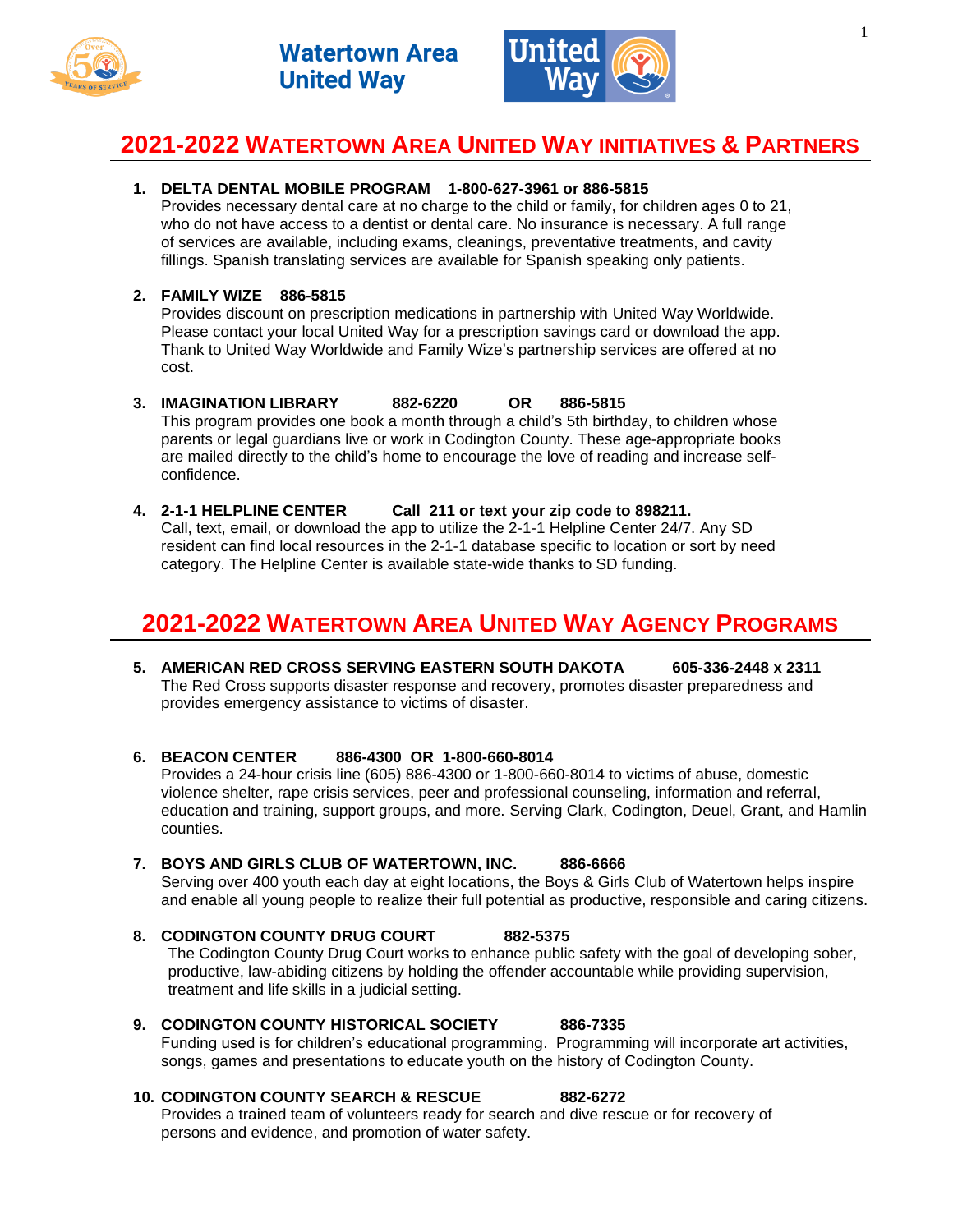### **11. COMMUNITY TRANSIT, INC. 882-5287**

Provides dependable, affordable public transportation to the people in the Watertown area as they travel to meet their needs for shopping, medical appointments, employment opportunities, educational, nutritional, and recreational purposes.

#### **12. D.A.R.E. 882-6210**

The mission of D.A.R.E. is to teach students good decision-making skills, to help them lead safe and healthy lives. Funding received is used for educational materials for the program.

### **13. EAST CENTRAL COURT APPOINTED SPECIAL ADVOCATES (CASA) 520-8002**

CASA seeks to promote and protect the best interest of abused and neglected children involved in court proceedings through the advocacy efforts of trained dedicated, passionate volunteers.

#### **14. EMBE – GIRLS ON THE RUN 605-336-3660**

Girls on the Run is an afterschool program, serving girls in grades 3-6. Girls on the Run inspires girls to be joyful, healthy, and confident using a fun, experience-based curriculum which creatively integrates running.

### **15. GIRL SCOUTS – DAKOTA HORIZONS 1-800-666-2141**

Girls in K-12<sup>th</sup> grades discover their leadership potential as they make the world a better place through community service projects improving the quality of life in the Watertown Area. Find out more about the Girl Scout Leadership at www.gsdakotahorizons.org.

# **16. HUMAN SERVICE AGENCY (PROJECT SUCCESS) 884-3518**

Project SUCCESS (Schools Using Coordinated Community Efforts to Strengthen Students) is a school-based prevention program, implemented in the Watertown Middle and High schools, to prevent and reduce substance abuse and other high-risk youth social issues.

### **17. HUMAN SERVICE AGENCY (SERENITY HILLS) 884-4540**

Serenity Hills is a residential halfway house for men who are dually diagnosed with both a mental health and an addictions diagnosis. Individuals receiving services at Serenity Hills participate in aftercare programming, seek employment within the community and receive ongoing therapeutic support from staff and other residents.

# **18. ICAP – 60's PLUS DINNING 882-2166**

60s Plus Dining assists individuals aged 60 and older, without regard to income, to maintain optimal health and nutritional status. Services are available at 25 locations in Codington, Clark, Deuel, Hamlin, and Grant counties.

# **19. ICAP – HS (HEAD START) OFFICE SUPPORT 886-7674**

Provides administrative support to the ICAP Head Start program serving low-income children allowing children to attend development classes enabling them to be prepared for school.

#### **20. ICAP – DELTA DENTAL MOBILE PROGRAM 886-7674**

Funding from the United Way provides needed dental care at no charge to underserved children ages 0 to 21 who do not have access to a dentist or dental care.

# **21. ICAP** – **HAMLIN/DEUEL SCHOOL SUPPLIES 886-7674**

Locally raised funds provide school supplies needed by children from both Hamlin and Deuel counties using the school provided lists. Staff and volunteers bundle supplies and provide them to participating families in late summer before school starts.

### **22. ICAP – HEAD START PRE-BIRTH TO FIVE SUPPLIES 886-7674**

Works with families to provide quality early childhood services for infants, toddlers and pregnant women. Parents earn incentive points which are redeemed for daily family living items.

# **23. ICAP – VOLUNTEER INCOME TAX ASSISTANCE (VITA) 886-7674**

VITA is a free program to help low and middle-income workers have their Federal and State personal income taxes prepared and filed electronically at no cost. VITA also ensures that workers receive all the tax credits to which they are entitled.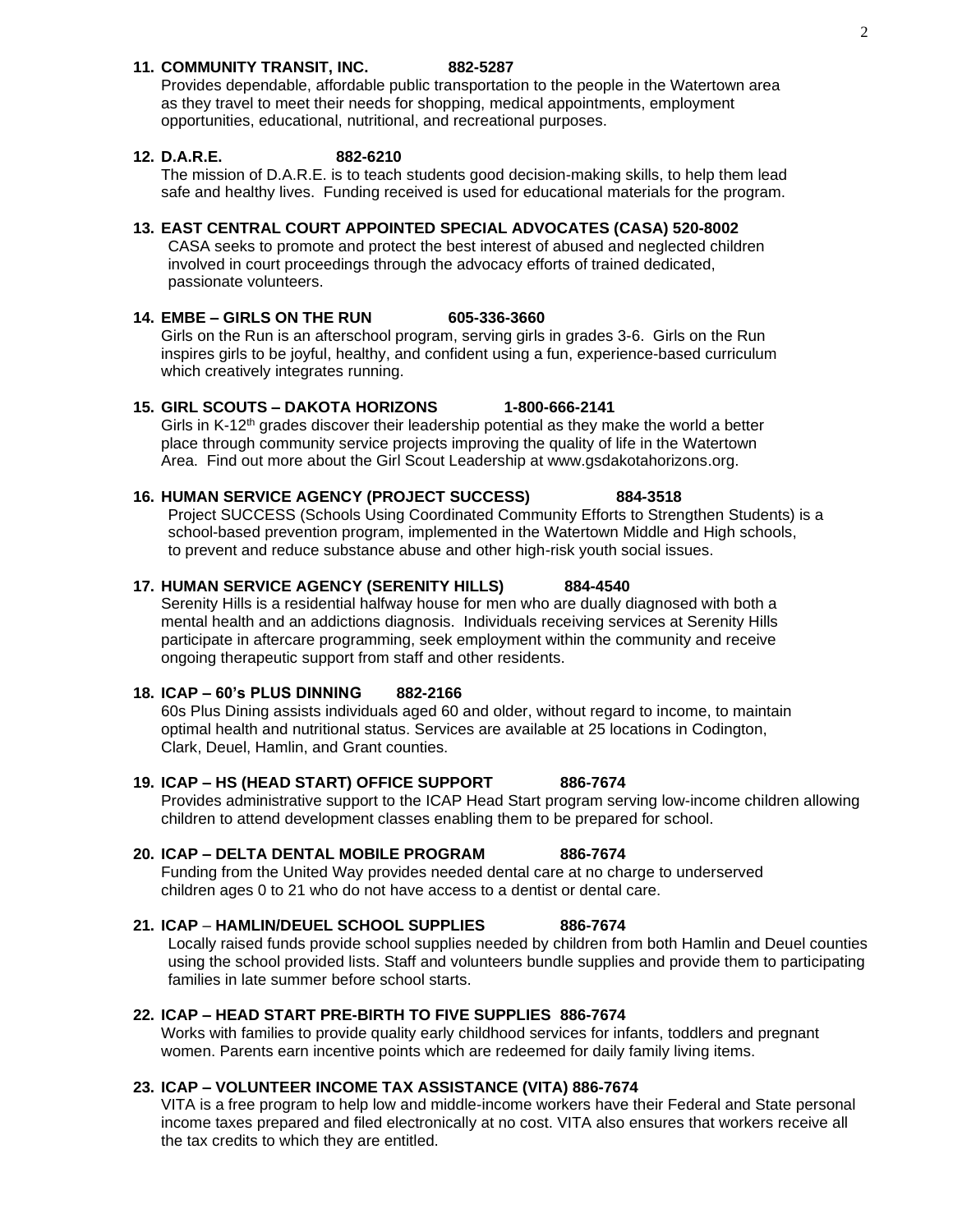### **24. LAKE AREA ZOOLOGICAL SOCIETY 882-6269**

Helps bring zoo programs to those who don't normally have the opportunity. The zoo's onsite and outreach programming reaches Boys and Girls Club members, children at risk, nursing homes, those with special needs, Watertown schools, and more.

### **25. LATI ADULT EDUCATION & LITERACY PROGRAM 882-5080**

Offers services to residents of Codington and surrounding counties in order to meet educational needs. Services include in person tutoring for basic literacy skills, adult brushup, GED completion and workforce readiness.

### **26. LUTHERAN SOCIAL SERVICES - CENTER FOR FINANCIAL RESOURCES 888-258- 2227**

The LSS Center for Financial Resources provides financial, housing and home buyer counseling and education, and debt management, provided by certified credit and housing counselors.

### **27. LUTHERAN SOCIAL SERVICES – BEHAVIOR HEALTH SERVICES 882-2740**

LSS Behavior Health Services provides mental health counseling for people of all ages. LSS accepts Medicaid, Medicare and most insurance, and our sliding fee scale makes counseling affordable.

### **28. LUTHERAN SOCIAL SERVICES – MRT – Domestic Violence 882-2740**

LSS Domestic Violence Program serves referred domestic violence offenders. By providing local courts with an alternative to incarceration for domestic violence offenders, the new LSS Domestic Violence Program allows people to remain employed and support their families while they work to improve their beliefs and behaviors in their intimate partner relationships.

# **29. THE SALVATION ARMY 886-4030**

Operates the food pantry, provides lodging and meals to the homeless, assists travelers, provides clothing and household items, plays a vital role in disaster restoration and response, and offers character-building programs and music programs.

### **30. SENIOR COMPANIONS OF SD 605-361-1133**

Volunteers provide elderly individuals friendship and assistance with daily activities to help them remain independent in their own homes and prevent premature entry into a nursing home.

# **31. SIOUX COUNCIL BOY SCOUTS OF AMERICA 605-361-2697**

Helps local boys and girls learn to say no to peer pressure, feel good about themselves, develop into participating citizens, and become responsive to the needs of others.

### **32. WATERTOWN AREA PEOPLE AGAINST CHILD HUNGER (PACH) 886-4427**

The Watertown Area PACH (People Against Child Hunger) Program works with school staff to provide complimentary snacks and meals to students who may need an additional food resource over weekends during the school year.

# **33. WATERTOWN AREA SWIM CLUB 886-0999**

Helps children develop life skills through swimming. Scholarships are provided to children/families who cannot afford the coaching fees. Funds are also used to help cover the cost of home meet fees for all Watertown Swim Club participants.

### **34. WATERTOWN BASEBALL ASSOCIATION 759-1680**

By providing quality coaching, well maintained fields, equipment and transportation, and the opportunity to participate and compete in a challenging schedule, this agency provides youth in Watertown and the surrounding area with a positive environment and the opportunity to develop baseball skills.

# **35. WATERTOWN FIRE RESCUE COMMUNITY RISK REDUCTION, SMOKE & CO2 ALARMS 753- 3368**

Provides early warning for residents on fire and carbon monoxide emergencies, allowing for safe evacuation. Early evacuation decreases the risk of death and injury. Funding from United Way will help with the goal of covering the entire city of Watertown with these, life-saving warning systems.

# 3